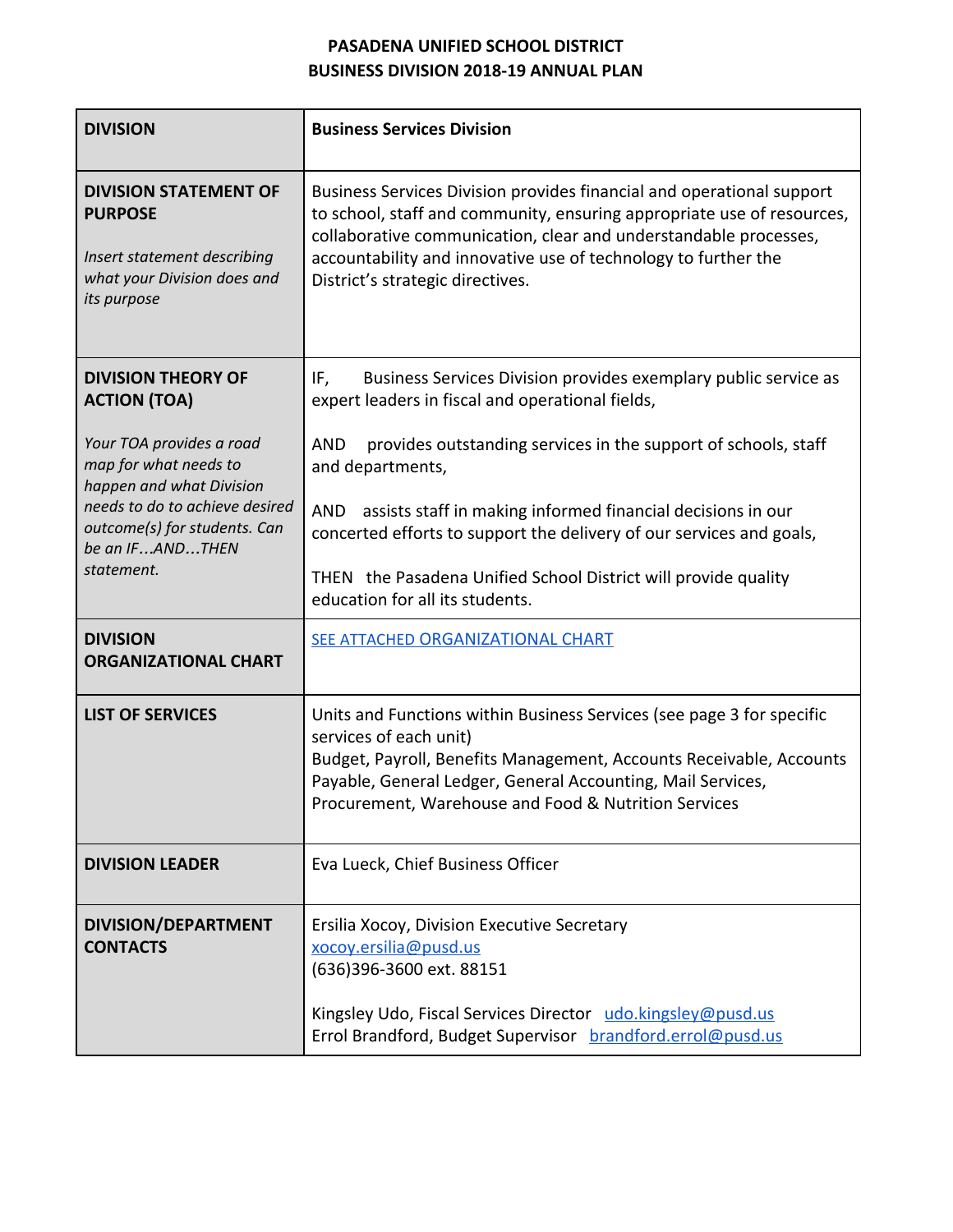## **DEPARTMENT GOALS & ACTIONS**

|    | 1. Department Goals (Outcomes) 2018-19 (B)<br>What outcomes do you want to see? For who?<br>Are they aligned to Strategic, LCAP, other plans? | Metrics (C)<br>How will you measure<br>impact?                         | Targets (D)<br>Include baseline level,<br><i>if</i> available                 |
|----|-----------------------------------------------------------------------------------------------------------------------------------------------|------------------------------------------------------------------------|-------------------------------------------------------------------------------|
|    |                                                                                                                                               | <b>LCAP Goal 5</b><br><b>Operational KPIs:</b>                         |                                                                               |
| 1. | Reduce budget deficit                                                                                                                         | <b>Financial reporting</b><br>1st and 2nd<br>Interim Budget<br>reports | Meet state reserve<br>requirement                                             |
|    | 2. Reduce time spent on and time taken to<br>process financial transactions                                                                   | Transaction<br>processing time.                                        | Reduce accounts<br>payable turnaround<br>time within staffing<br>limitations. |
|    | 3. Provide training & retraining for budget<br>development process and monitoring                                                             | % of budget managers<br>or designees trained                           | 100%                                                                          |

| 2. Department Actions for 2018/19<br>What will we do in 18-19 to achieve our goals and meet our targets? | Will this take additional<br>resources to do in 18/19 ?<br>Yes/No                                                                                             |
|----------------------------------------------------------------------------------------------------------|---------------------------------------------------------------------------------------------------------------------------------------------------------------|
| See list of core business services/functions on next page                                                |                                                                                                                                                               |
| Process improvement and training to achieve above goals.                                                 | Yes, additional resources for<br>training and supplementary<br>services are needed to build<br>sustainability for meeting<br>student outcome goals<br>(LCAP). |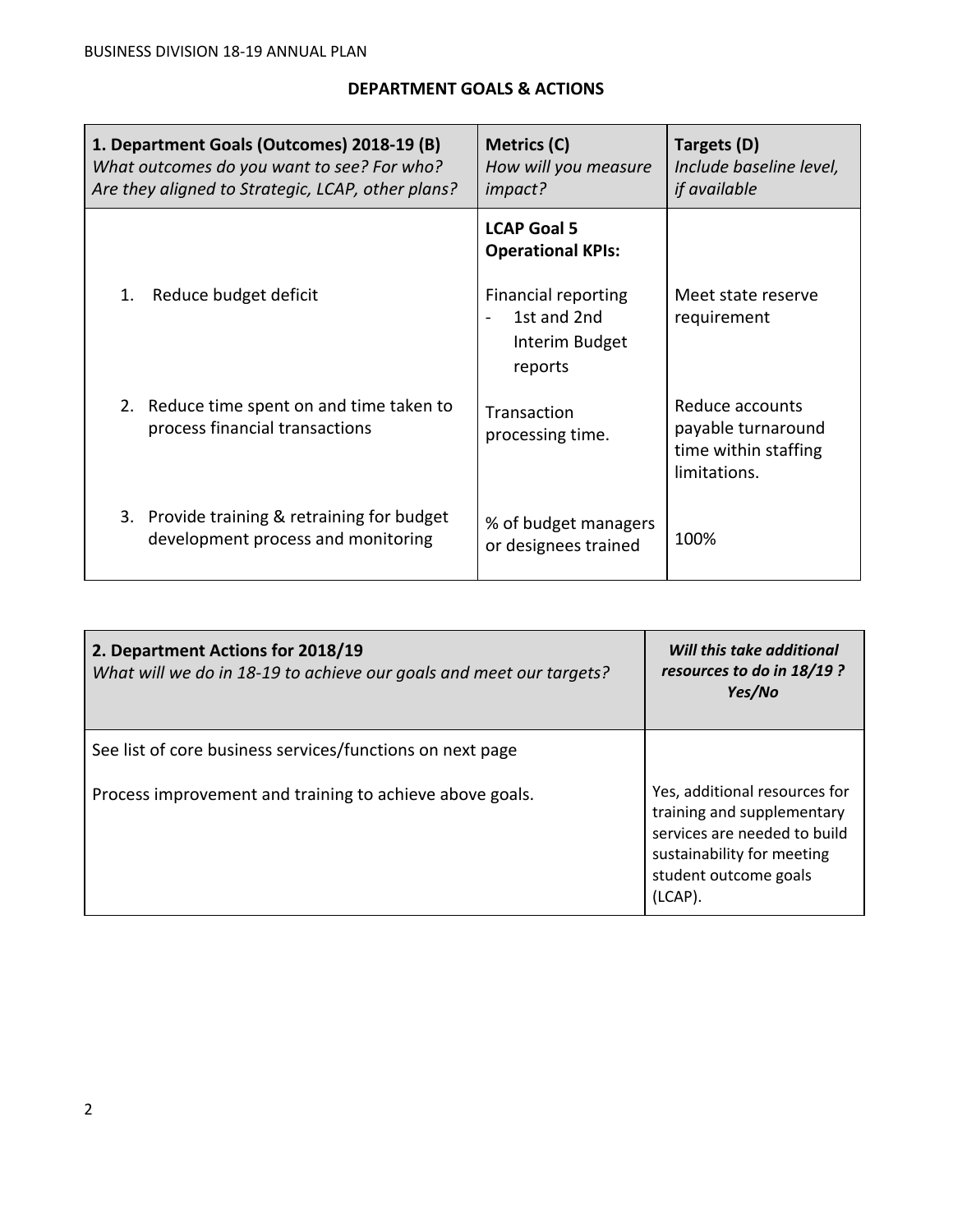## **BUSINESS SERVICES DIVISION**

## **CORE FUNCTIONS AND SERVICES**

| <b>Functional Unit</b>                 | <b>Services/Functions Required to Operate District</b>                                                                                                                                                                                                                                                                                                         |  |  |  |  |
|----------------------------------------|----------------------------------------------------------------------------------------------------------------------------------------------------------------------------------------------------------------------------------------------------------------------------------------------------------------------------------------------------------------|--|--|--|--|
| <b>Overall Business</b><br>and Finance | All Financial reporting<br>1st & 2nd Interim budget<br>Unaudited actuals<br><b>Budget Management reports</b><br>$\blacksquare$<br>Year End closing<br>Fiscal Consulting & Reporting for:                                                                                                                                                                       |  |  |  |  |
|                                        | Student Support (Categorical) Programs and Grants - financial oversight<br>and reporting<br><b>Charter Schools</b><br>Board, Executive Leadership Team, Associated Student Body (ASB)<br>Los Angeles County and State of California Departments of Education<br>$\blacksquare$<br>(LACOE & CDE)<br>Legal and other district-wide services                      |  |  |  |  |
| <b>Budget</b>                          | Average Daily Attendance (ADA) tracking and reporting (which impacts<br>budget and operations)<br><b>Budget Development</b><br><b>Budget Monitoring</b><br><b>Position Control</b><br>Realignment<br>$\blacksquare$<br><b>Process Personnel Requisitions</b><br><b>Process Purchase Requisitions</b><br>$\blacksquare$<br>Internal and External reporting<br>۰ |  |  |  |  |
| <b>Accounts</b><br><b>Receivable</b>   | Associated Student Body (ASB) accounting<br>Developer Fees<br>Program/Department/Other Receipts<br><b>Civic Center Permits</b>                                                                                                                                                                                                                                 |  |  |  |  |
| <b>Accounting</b>                      | Balance sheet reconciliation<br>Categorical accounting<br>General School Accounting and Reconciliation                                                                                                                                                                                                                                                         |  |  |  |  |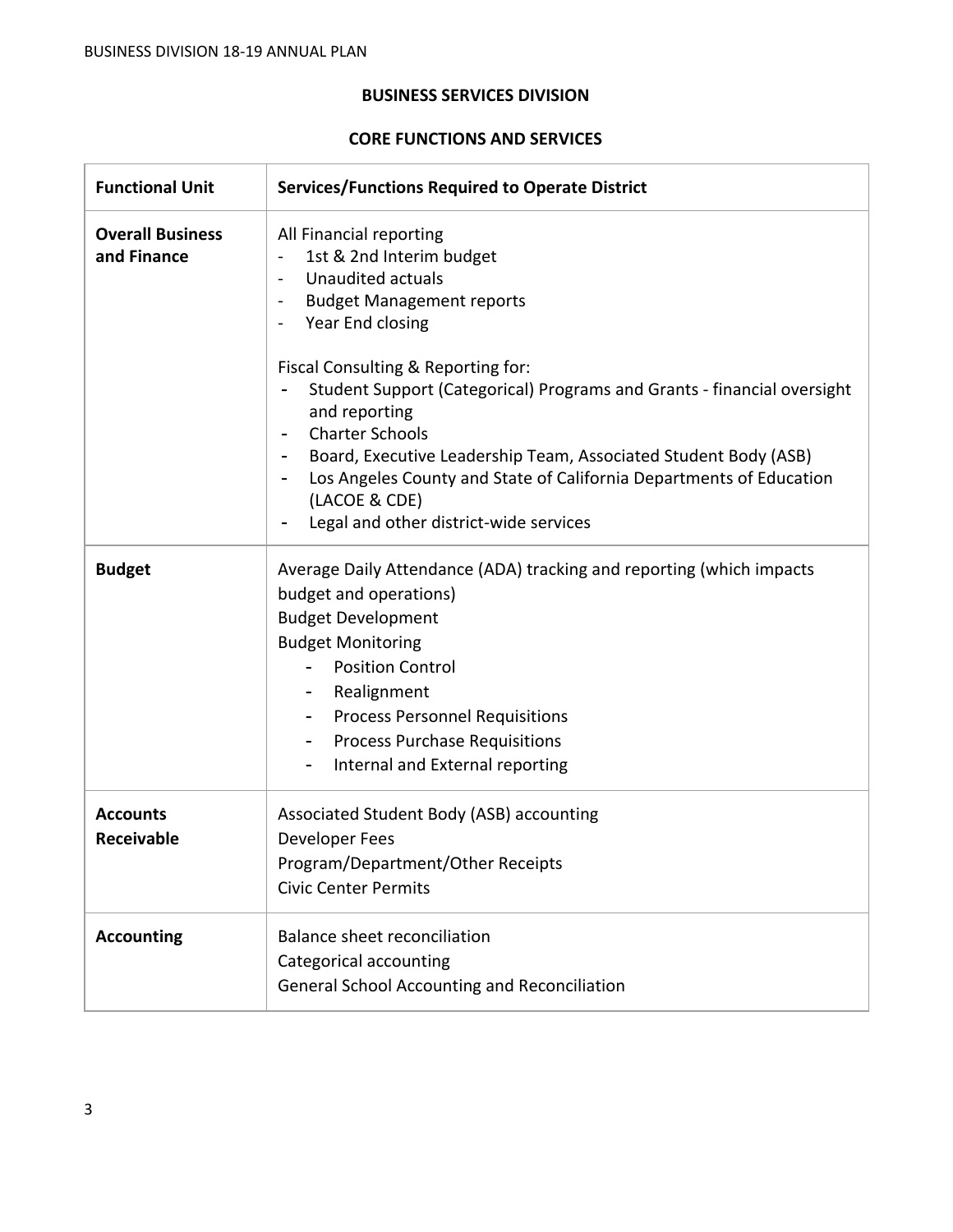| <b>Accounts Payable</b> | Payments to Vendors and Employees<br>Invoicing<br>Contracts<br><b>Audits</b><br>Retiree benefits<br><b>Sales Tax Reporting</b><br>1099 Reporting<br>Legal/Liability payments                                                                                                                                                           |
|-------------------------|----------------------------------------------------------------------------------------------------------------------------------------------------------------------------------------------------------------------------------------------------------------------------------------------------------------------------------------|
| <b>Payroll</b>          | Process Payroll (Certificated/Classified/Other)<br>Benefits Management (including enrollment, accounting, reconciliation,<br>reporting and advisement)<br>State/Federal taxes<br>Timesheets<br>Vacation/Sick Time tracking and reporting<br>Census reporting<br>Record retention/reporting<br><b>ACA Compliance reporting</b><br>Other |
| Procurement             | Ensures compliance with applicable laws for procurement; district policies<br>and procedures.<br>1. Requisitions<br>2. Purchase orders<br>3. Contracts<br>4. Equipment/fixed assets/surplus equipment<br>5. Insurance certificates<br>6. Contractor database                                                                           |
| <b>Food Services</b>    | Support students and families providing nutritious meals daily.<br>Ensure compliance with federal, state and local laws and regulations.                                                                                                                                                                                               |
| <b>Mail Services</b>    | <b>Provide District MAil Services:</b><br>1. U.S. Postal services<br>2. District Internal mail services                                                                                                                                                                                                                                |
| Warehouse               | Maintain central stock of supplies, materials and equipment.<br>Receiving & delivery                                                                                                                                                                                                                                                   |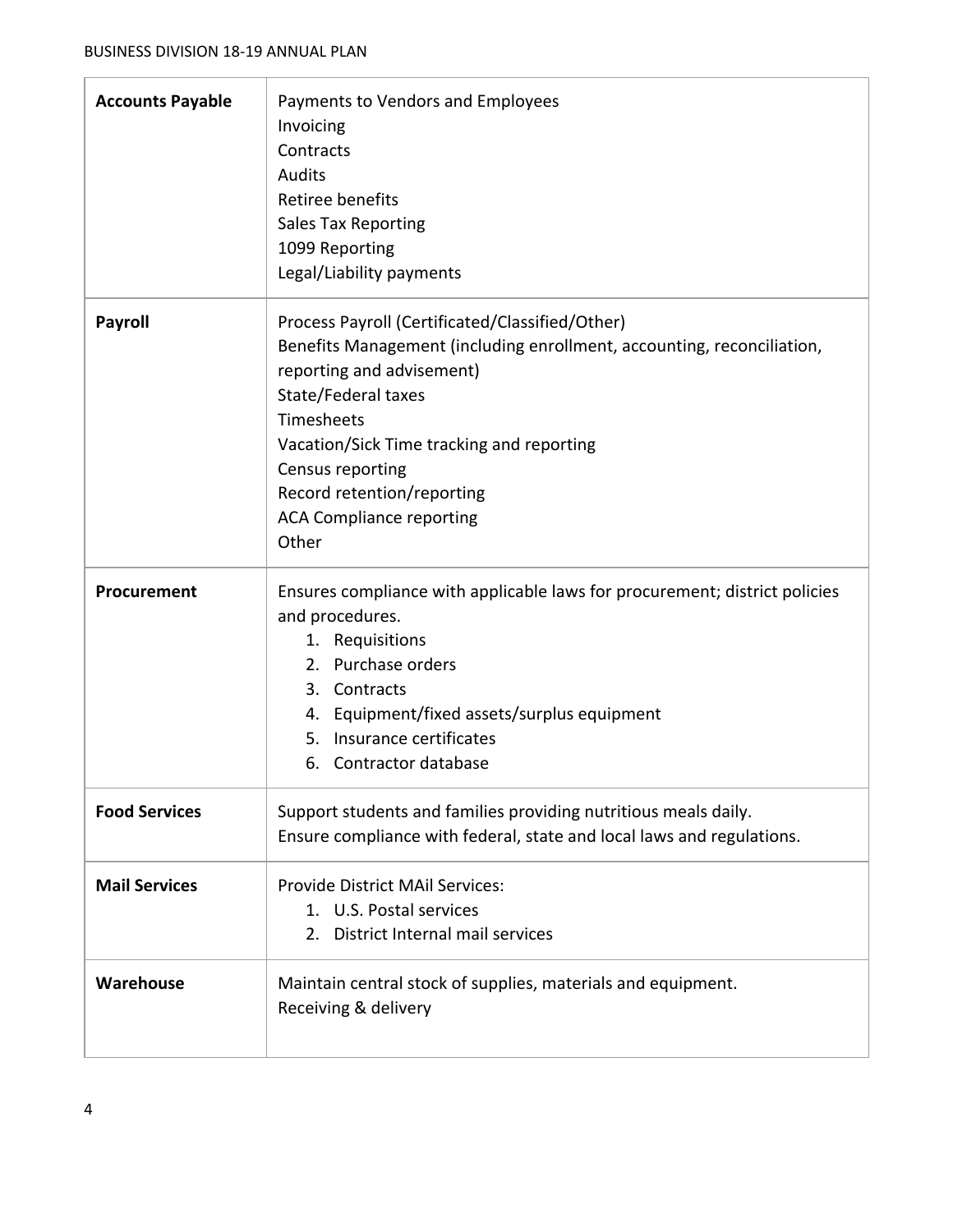| Division Chief | (A  )                    |
|----------------|--------------------------|
| Fund           | 01.0                     |
| SiteType       | Department               |
| DivisionGroup  | <b>Business Services</b> |

|                                          |                        |                |                                                 |                | Variance                      |
|------------------------------------------|------------------------|----------------|-------------------------------------------------|----------------|-------------------------------|
|                                          |                        | 2017-18 Second | 2017-18                                         |                | 2018-19 18-19 Budget to 17-18 |
| <b>Row Labels</b>                        | <b>2016-17 Actuals</b> |                | <b>Interim Unaudited Actuals Adopted Budget</b> |                | Actual                        |
| <b>106 - Business Division</b>           | 1,302,170              | 394,650        | 437,683                                         | 725,712        | 288,029                       |
| 00000.0 - Unrestricted Resource          | 1,302,170              | 394,650        | 437,683                                         | 725,712        | 288,029                       |
| <b>Classified Salaries</b>               | 250,976                | 258,103        | 293,744                                         | 254,136        | (39,608)                      |
| <b>Employee Benefits</b>                 | 97,421                 | 104,033        | 108,494                                         | 103,576        | (4, 918)                      |
| <b>Materials and Supplies</b>            | 8,928                  | 10,287         | 10,360                                          | 14,500         | 4,140                         |
| <b>Contracted Services</b>               | 944,845                | 22,227         | 25,086                                          | 353,500        | 328,414                       |
| 60100.0 - ASES: After School Ed & Safety | 0                      | 0              | 0                                               | 0              | 0                             |
| <b>Contracted Services</b>               | $\Omega$               | $\mathbf{0}$   | $\overline{0}$                                  | $\overline{0}$ | $\overline{0}$                |
| 111 - Receipts from Property Tax JPA     | (646, 158)             | 0              | (680, 749)                                      | 0              | 680,749                       |
| 00000.0 - Unrestricted Resource          | (646, 158)             |                | (680, 749)                                      | 0              |                               |
|                                          |                        | 0              |                                                 |                | 680,749                       |
| <b>LCFF Revenues</b>                     | (646, 158)             | $\mathbf{0}$   | (680, 749)                                      | $\overline{0}$ | 680,749                       |
| <b>161 - Fiscal Services</b>             | 1,377,387              | 1,555,028      | 1,359,928                                       | 1,854,826      | 494,898                       |
| 00000.0 - Unrestricted Resource          | 1,357,464              | 1,534,861      | 1,339,704                                       | 1,834,207      | 494,503                       |
| <b>Certificated Salaries</b>             | $\overline{0}$         | $\mathbf{0}$   | $\mathbf{0}$                                    | $\mathbf{0}$   | $\mathbf{0}$                  |
| <b>Classified Salaries</b>               | 895,210                | 1,072,702      | 907,490                                         | 1,113,816      | 206,326                       |
| <b>Employee Benefits</b>                 | 371,615                | 448,792        | 410,267                                         | 543,891        | 133,624                       |
| <b>Materials and Supplies</b>            | 26,166                 | 1,764          | 2,229                                           | 36,800         | 34,571                        |
| <b>Contracted Services</b>               | 64,472                 | 11,603         | 19,718                                          | 139,700        | 119,982                       |
|                                          |                        |                |                                                 |                |                               |
| 60100.0 - ASES: After School Ed & Safety | 19,915                 | 20,167         | 20,224                                          | 20,619         | 395                           |
| <b>Classified Salaries</b>               | 14,482                 | 14,482         | 14,482                                          | 14,482         | $\Omega$                      |
| <b>Employee Benefits</b>                 | 5,434                  | 5,685          | 5,743                                           | 6,137          | 394                           |
| 65000.0 - Special Education: AB 602      | 8                      | 0              | 0                                               | 0              | 0                             |
| <b>Classified Salaries</b>               | $\overline{0}$         | $\mathbf{0}$   | $\mathbf 0$                                     | $\overline{0}$ | $\mathbf{0}$                  |
| <b>Employee Benefits</b>                 | 8                      | $\mathbf{0}$   | $\mathbf{0}$                                    | $\overline{0}$ | $\mathbf{0}$                  |
| 177 - Food Services                      | 0                      | 0              | 0                                               | 0              | $\mathbf 0$                   |
| 53100.0 - Child Nutrition-School Progr   | $\mathbf{0}$           | 0              | 0                                               | 0              | $\mathbf 0$                   |
| <b>Classified Salaries</b>               | $\overline{0}$         | $\mathbf{0}$   | $\overline{0}$                                  | $\mathbf{0}$   | $\mathbf{0}$                  |
|                                          |                        |                |                                                 |                |                               |
| 213 - Mail Service                       | 349,034                | 297,753        | 295,108                                         | 329,929        | 34,821                        |
| 00000.0 - Unrestricted Resource          | 349,034                | 297,753        | 295,108                                         | 329,929        | 34,821                        |
| <b>Classified Salaries</b>               | 94,521                 | 97,595         | 96,251                                          | 96,975         | 724                           |
| <b>Employee Benefits</b>                 | 67,697                 | 71,498         | 70,881                                          | 74,154         | 3,273                         |
| <b>Materials and Supplies</b>            | 4,643                  | 3,929          | 3,603                                           | 5,000          | 1,397                         |
| <b>Contracted Services</b>               | 182,173                | 124,731        | 124,373                                         | 153,800        | 29,427                        |
| <b>Capital Outlay</b>                    | $\mathbf{0}$           | $\pmb{0}$      | 0                                               | $\mathbf 0$    | $\mathbf 0$                   |
| 219 - Purchasing                         | 449,539                | 456,629        | 458,888                                         | 474,608        | 15,720                        |
| 00000.0 - Unrestricted Resource          | 449,539                | 456,629        | 458,888                                         | 474,608        | 15,720                        |
| <b>Classified Salaries</b>               | 306,213                | 313,894        | 313,423                                         | 317,108        | 3,685                         |
| <b>Employee Benefits</b>                 | 131,836                | 132,258        | 132,670                                         | 141,600        | 8,930                         |
| <b>Materials and Supplies</b>            | 5,824                  | 4,992          | 7,737                                           | 8,000          | 263                           |
| <b>Contracted Services</b>               | 5,666                  | 5,485          | 5,058                                           | 7,900          | 2,842                         |
|                                          |                        |                |                                                 |                |                               |
| 221 - Warehouse                          | 263,783                | 193,306        | 182,131                                         | 199,832        | 17,701                        |